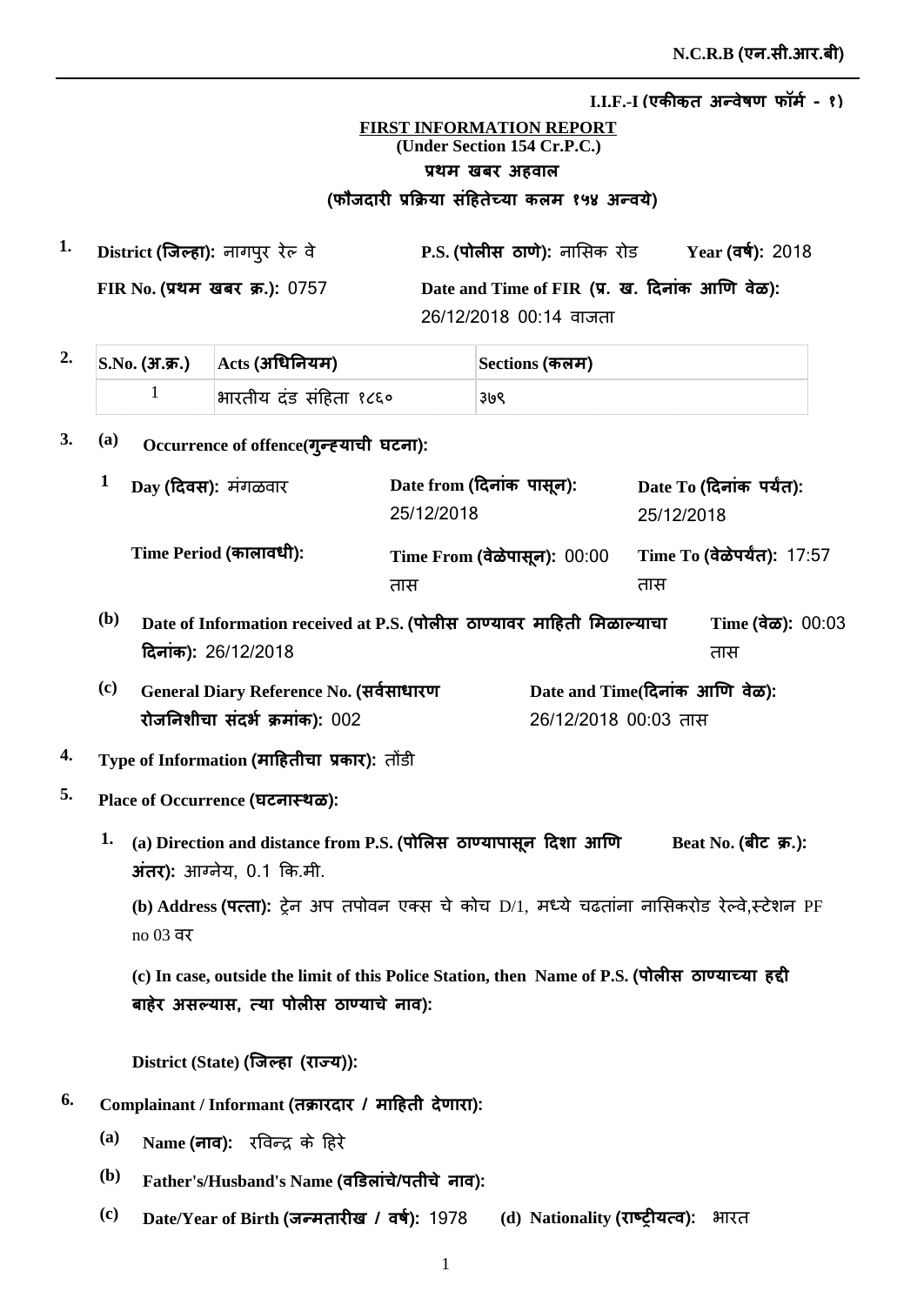- $\bf (e)$  **UID No. (यु.आय.डी. क्र.):**
- *(f)* **Passport No. (पारपत्र क्र.):**

 $\bf{Date \ of \ Issue}$  (दिल्याची तारीख ):

 $\mathbf{Place} \text{ of } \mathbf{I} \text{ s}$ sue (दिल्याचे ठिकाण):

**(g) ID Details (Ration Card, Voter ID Card, Passport, UID No., Driving License, PAN) jğ** विवरण (राशन कार्ड ,मतदार कार्ड ,पासपोर्ट, यूआईडी स., ड्राइविंग लाइसेस, पैन कार्ड))

| $\mathbf{S}$ . No. | $ ID\;Type\;$ (ओळखपत्राचा प्रकार) | ID Number (ओळखपत्र क्रमांक) |
|--------------------|-----------------------------------|-----------------------------|
| (अ.क्र.)           |                                   |                             |

- (h) **Occupation (व्यवसाय):**
- **(i) Address ×ȡ**

|   | S.No. (अ.क्र.) Address Type (पत्ता प्रकार) Address (पत्ता): |                                                                                                                                                                                                |
|---|-------------------------------------------------------------|------------------------------------------------------------------------------------------------------------------------------------------------------------------------------------------------|
| 1 | वर्तमान पत्ता                                               | अंबा हाईटस रो हाँऊस नं 60, Town/Village (शहर /<br>गाव): अंबरनाथ ईस्टे जि ठाणे, Tehsil (तहसील): Police<br>Station (पोलीस ठाणे): District (जिल्हा): ठाणे शहर, State<br>(राज्य): महाराष्ट्र, भारत |
| 2 | स्थायी पत्ता                                                | अंबा हाईटस रो हाँऊस नं 60, Town/Village (शहर /<br>गाव): अंबरनाथ ईस्टे जि ठाणे, Tehsil (तहसील): Police<br>Station (पोलीस ठाणे): District (जिल्हा): ठाणे शहर, State<br>(राज्य): महाराष्ट्र, भारत |

<sup>(j)</sup> Phone number (फोन नं.): Mobile (

Mobile (मोबाइल क्र.): 91-7738520322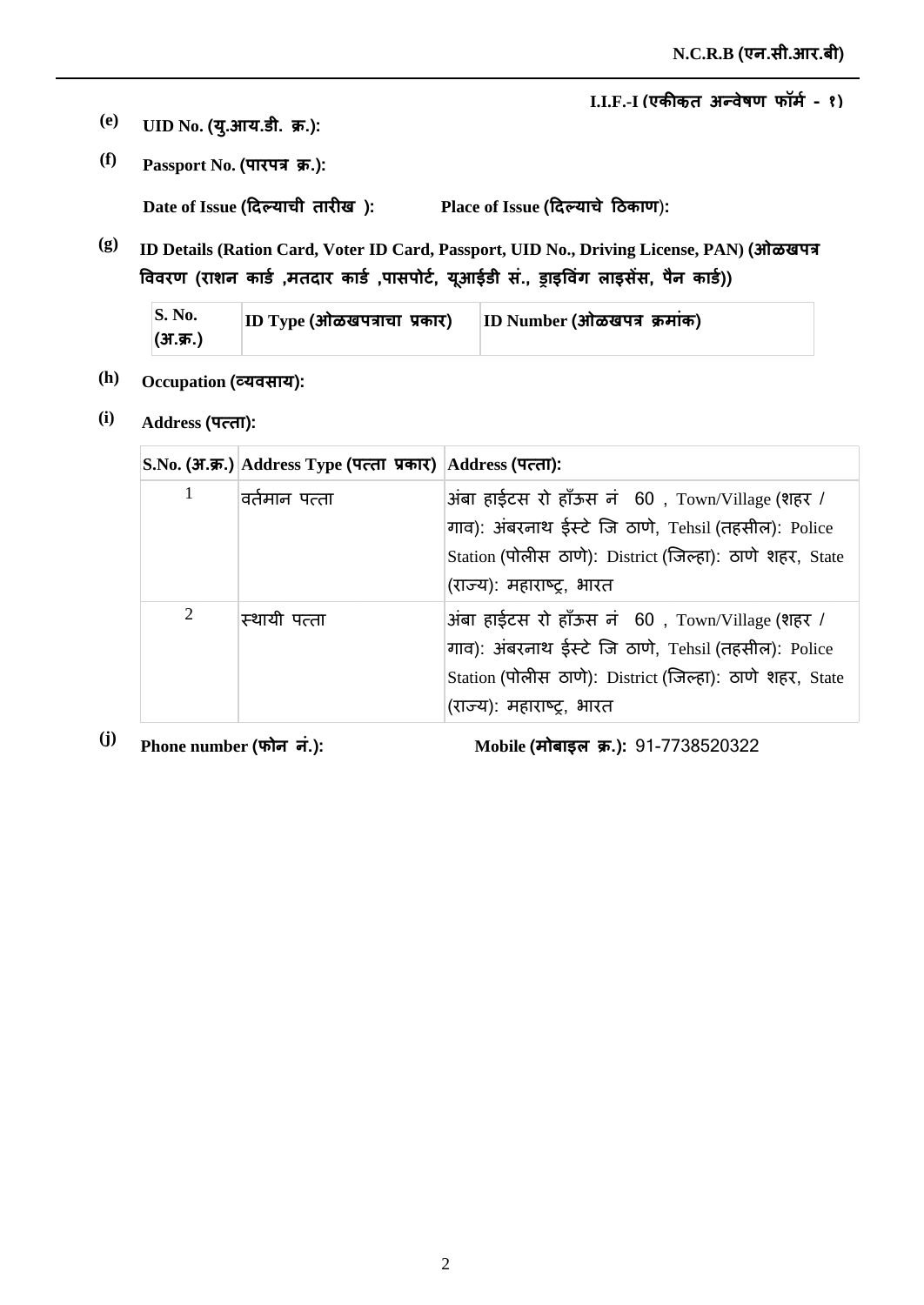*T.* Details of known / suspected / unknown accused with full particulars (ज्ञात / संशयित / अज्ञात आरोपींचे संपूर्ण तपशील):

Accused More Than (अज्ञात आरोपी एका पेक्षा जास्त असतील तर **संख्या): 0** 

| S. No.<br>(अ.क्र.) | Name (नाव)              | Alias (उर्फनाव) | <b>Relative's Name</b><br>(नातेवाईकाचे नाव) | Present Address(वर्तमान<br>(पत्ता))                                                                                                                                                          |
|--------------------|-------------------------|-----------------|---------------------------------------------|----------------------------------------------------------------------------------------------------------------------------------------------------------------------------------------------|
| 1                  | समीर सईद शेख            |                 |                                             | 1. Town/Village (शहर / गाव):<br>वैजापुर जि औऱगाबाद, Tehsil<br>(तहसील): Police Station (पोलीस<br>ठाणे): District (जिल्हा):<br>औरंगाबाद ग्रामीण, State (राज्य):<br>महाराष्ट्र,भारत             |
| $\overline{2}$     | संतोष दिनकर<br>वांयदंडे |                 |                                             | 1. बस स्टॅण्ड मागे, Town/Village<br>(शहर / गाव): वैजापुर जि<br>औरगाबाद, Tehsil (तहसील):<br>Police Station (पोलीस ठाणे):<br>District (जिल्हा): औरंगाबाद<br>शहर,State (राज्य): महाराष्ट्र,भारत |

- 8. **Reasons for delay in reporting by the complainant / informant ( तक्रारदार/माहिती देणा-याकडून तक्रार** करण्यातील विलंबाची कारणे):
- $^9$ · Particulars of properties of interest (संबंधीत मालमत्तेचा तपशील):

| <b>S. No.</b> | <b>Property Category</b>              | <b>Property Type</b> | <b>Description</b>                                                                                   | Value(In Rs/-)    |
|---------------|---------------------------------------|----------------------|------------------------------------------------------------------------------------------------------|-------------------|
| (अ.क्र.)      | <b>(मालमत्ता वर्ग)</b>                | (मालमत्ता प्रकार)    | (विवरण)                                                                                              | मुल्य (रु. मध्ये) |
| $\mathbf{1}$  | इलेक्ट्रिकल आणि इलेक्ट्रॉनिक<br>सामान | ।मोबाईल फोन          | एक मोटोरोला कंपनीचा<br>मोबाईल मोटो G5 plus<br> वोडाफोन सिम नं<br>982096608 किमंत<br>15000/ रु चा माल | 15,000.00         |

- $10$ . Total value of property (In Rs/-) मालमत्तेचे एकूण मुल्य (रु. मध्ये) : 15,000.00
- $11.$  Inquest Report / U.D. case No., if any (मरणान्वेषण अहवाल/अकस्मात मृत्यू प्रकरण क्र., जर  $3$  सल्यास):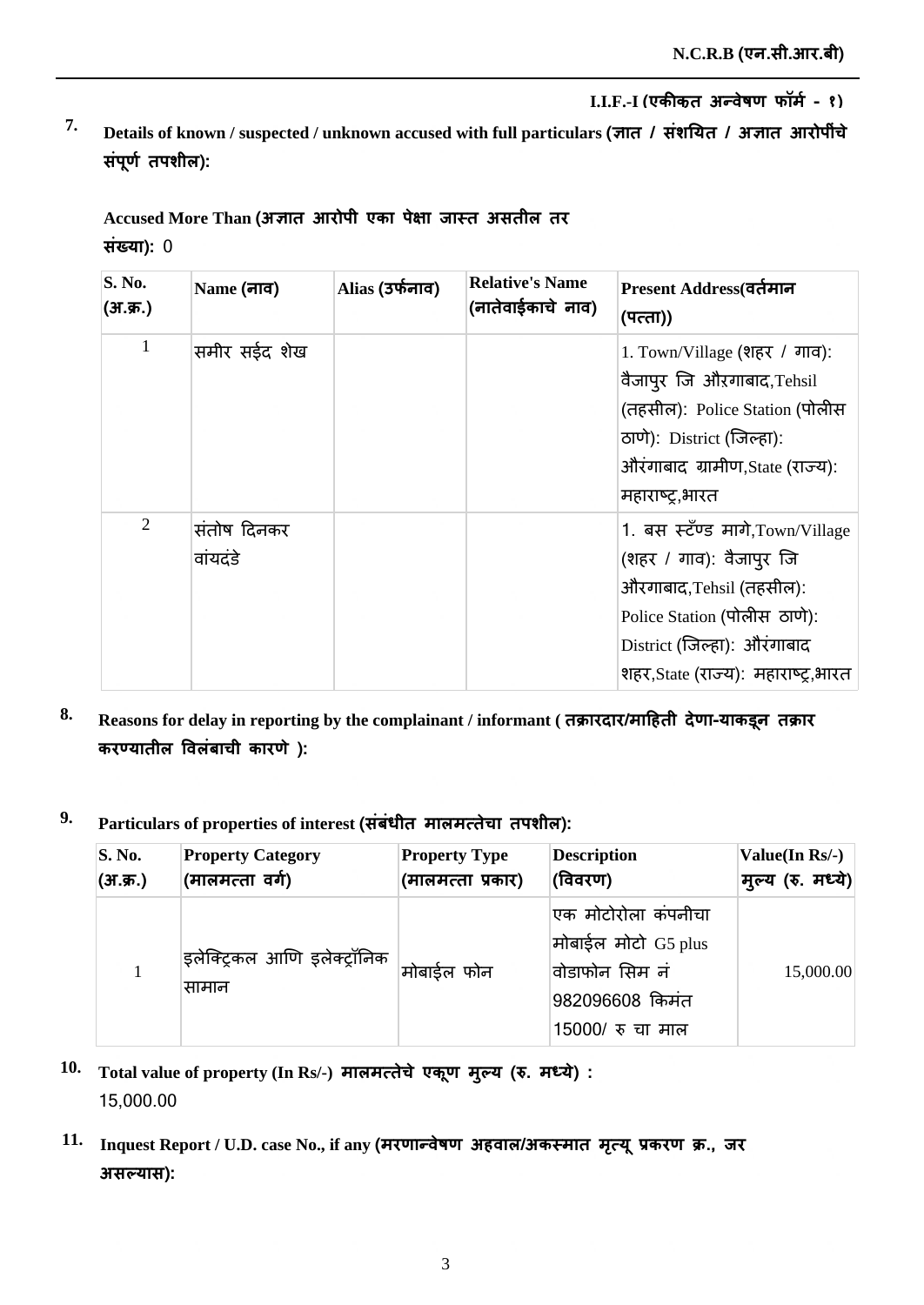| S. No.   | UIDB Number (अकस्मात मृत्यू प्रकरण क्र.) |  |  |
|----------|------------------------------------------|--|--|
| (अ.क्र.) |                                          |  |  |

# $12$ . First Information contents (प्रथम) खबर हकिगत):

CCTNS गूर नं 757/2018 कलम 379 IPC प्रमाणे दाखल यावेळी ईगतपुरी रे पो स्टे येथील पो हवा 183 शेख पो हवा 392 अमूतसर यांनी संशयीत डिटेन बालक नामे 1) समीर सईद शेख वय 14 वर्ष रा बस स्टेंन्ड मागे जि औरगाबाद 2) संतोष दिनकर वायदंडे वय 15 वर्ष रा बस स्टॅन्ड मागे औरगाबाद यांना रेल्वे पोलिस स्टेश नासिकरोड येथे संशयीत म्हणून त्यांनी रे स्टे नासिकरोड PF no 03 चे ट्रेन अप तपोवन एक्स चे डी /1 मध्ये एक मोबाईल चोरी केल्या वरुन फिर्यादी यांनी फिर्याद दिल्यावरुन त्यांना संशयीत बालक यांना पोलिस स्टेशन ला हजर केल्यावरुन गुन्हा दाखल केला तो खालीलप्रमाणेफिर्यादीचे नांव रविन्द्र के हिरे वय 40 वर्ष धंदा व्यापार रा अंबा हाईटस रो हॉऊस नं 60 अंबरनाथ ईस्टे जि ठाणे मो नं 7738520322आरोपी संशयीत डिटेन बालक नामे 1) समीर सईद शेख वय 14 वर्ष रा बस स्टेंन्ड मागे जि औरगाबाद 2) संतोष दिनकर वायदंडे वय 15 वर्ष रा बस स्टॅन्ड मागे औरगाबाद अपराध घडला ठिकाण ट्रेन अप तपोवन एक्स चे कोच D/1 मध्ये चढ़तांना नासिकरोड़ रेल्वे स्टेशन वरअपराध घड़ला ता वेळ ता 25/12/2018 रोजीचे 17.57 वा अपराध दाखल ता वेऴ ता 26/12/18 रोजीचे 00.03 वा चोरीस गेला माल एक मोटोरोला कंपनीचा मोबाईल मोटो G-5 plus वोडाफोन सिम नं 982096608 किमंत 15000/- रु चा माल मिळाला माल-- निरंक हकिकत वरिल ता वेऴी व ठिकाणी यातील फिर्यादी मजुकर हे नासिकरोड ते कल्याण असा प्रवास करण्यासाठी नमुद ट्रेन मध्ये चढत असतांना त्यांनी धरुन आणलेल्या दोन संशयीत डिटेन बालकांनी त्याचा वरिल वर्णनाचा मोबाईल फिर्यादी याचे बहिणीच्या लेडीज पर्स मधुन चोरला वरुन रे पो स्टे ईगतपुरी येथील पो हवा 183 शेख पो हवा 392 अमुतकर यांनी समक्ष पो स्टेला हजर केले वरुन तक्रार फाँर्म वर तक्रार दिल्याने सबब अपराध कलम 379 IPC प्रमाणे दाखल करण्यात आला आहे तसेच सदर डिटेन बालकावर पहारा ड्युटी कामी पो काँ 1064 नागदेवते यांना नेमण्यात आले आहे पुढील तपास मा प्रभारी अधिकारी सो यांचे आदेशान्वये पो हवा 331 शेख यांना देण्यात आला आहे

**Action taken: Since the above information reveals commission of offence(s) u/s as mentioned at 13. Item No. 2.** (केलेली कारवाईः बाब क्र.२ मध्ये नमूद केलेल्या कलमान्वये वरील अहवालावरून अपराध दिसून

आल्यामूळे):

- $^{(1)}$   $\;$  Registered the case and took up the investigation (प्रकरण *नोंदविले आणि तपासाचे काम हाती* **ȯȯ or** <u>or</u> (किंवा):
- **(2)**  $\bm{\mathrm{Directed}}$  (Name of I.O.) (तपास अधिका-याचे नाव): Javed Majaj Shaikh **Rank (हुद्दा):** पोलीस शिपाई

No**. (क्र.)**: POBN76070 to take up the Investigation (तपास करण्याचे अधिकार दिले) or (किवा)

- **(3)** Refused investigation due to (ज्या कारणामुळे तपास करण्यास नकार दिला): or (किवा)
- **(4) On point of jurisdiction, If F.I.R. Transferred to P.S.** (अधिकारितेच्या मुद्दयावर प्रथम खबर हस्तातरीत केला असल्यास त्या पोलीस ठाण्याचे नाव):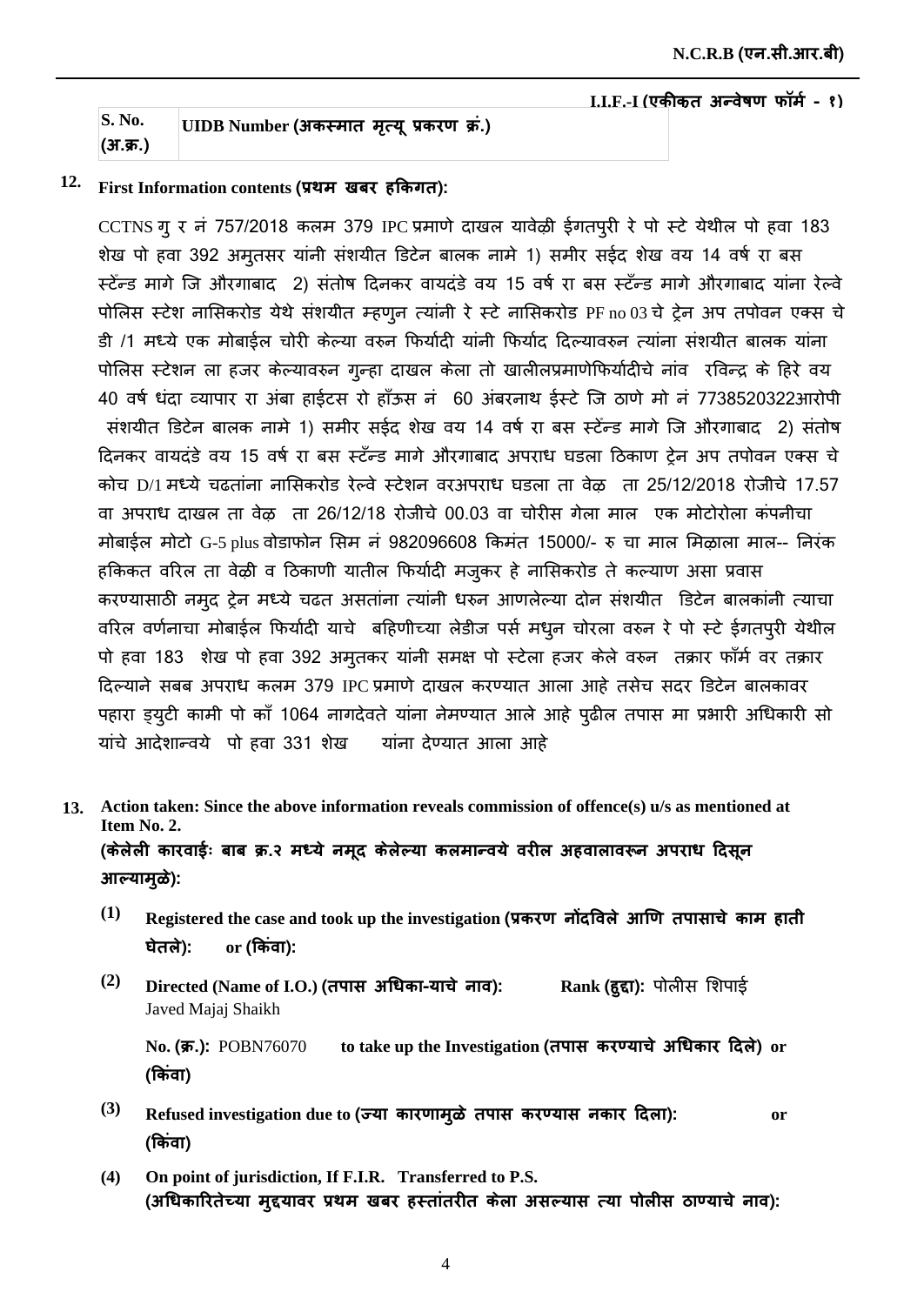I.I.F.-I (एकीकृत अन्वेषण फॉर्म - १)

District (जिल्हा):

F.I.R. read over to the complainant / informant, admitted to be correctly recorded and a copy given to the complainant /informant, free of cost. (प्रथम खबर तक्रारदाराला/खबरीला वाचून दाखविली, बरोबर नोंदविली असल्याचे त्याने मान्य केले आणि तक्रारदाराला/खबरीला खबरीची प्रत मोफत दिली)

 $R.O.A.C.$ (आर.ओ.ए.सी.)

> **Signature of Officer in charge, Police** Station (ठाणे प्रभारी अधिका-याची स्वाक्षरी)

Name (नाव): SUDHIR MAHADEO **PATIL** 

Rank (हुद्दा): SI (Sub-Inspector)

No. (क.): MH53591

14. Signature / Thumb impression of the complainant / informant (तक्रारदाराची/खबर देणा-याची सही/अंगठा)

15. Date and time of dispatch to the court (न्यायालयात पाठवल्याची तारीख व वेळ):